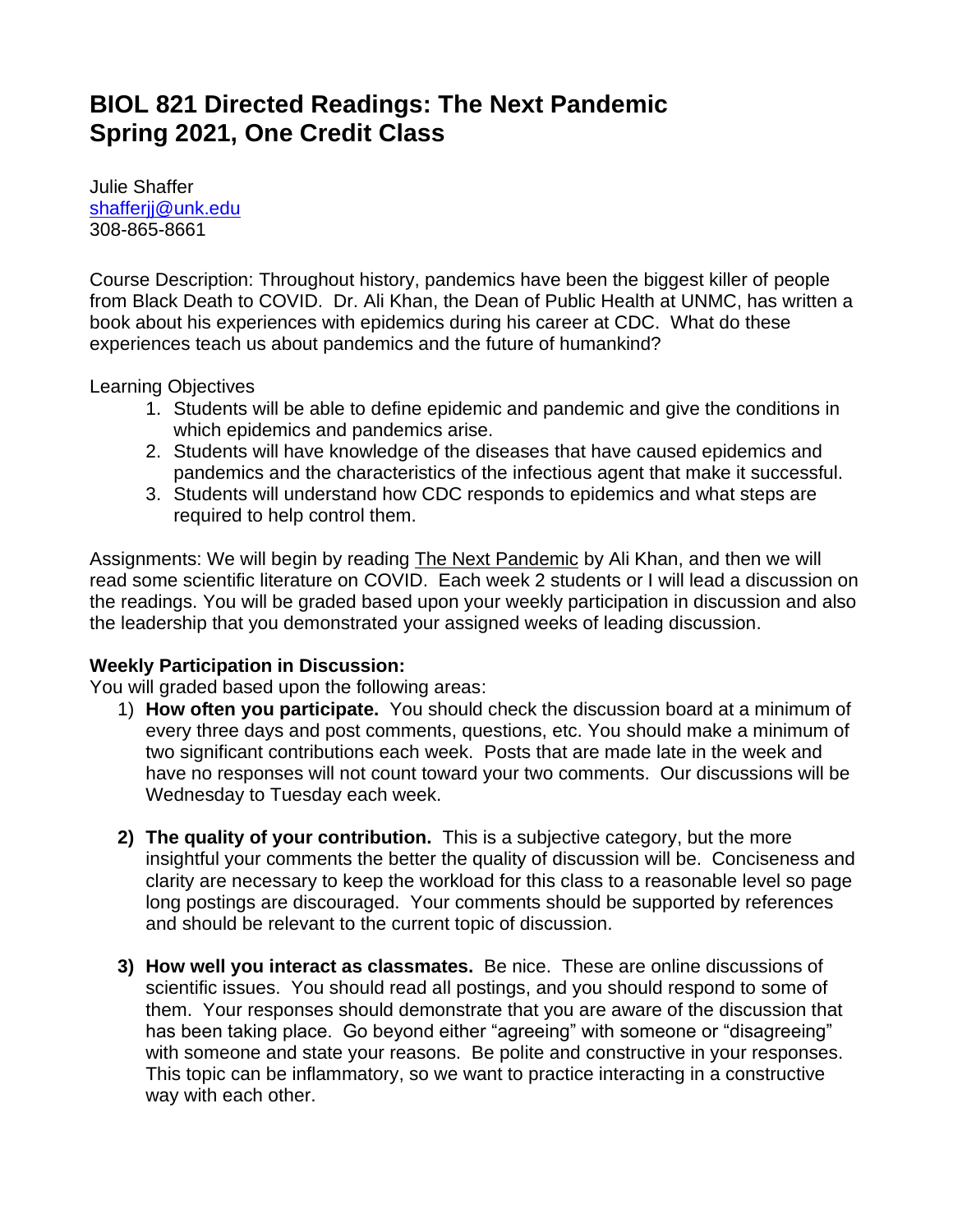# **Leading Discussion:**

Leaders will be expected to read the assigned material for that week. You will then come up with different topics or questions to discuss with your direction.

- Create questions you care about
- Focus on the main points
- Think about important conclusions you want students to reach
- Be creative.

I will be grading your leadership based upon the learning that took place that week, the quality of the questions, leadership, and the student interactions that occurred. Two students will be working together on this in case someone cannot be present each day to monitor the discussion board. Students should contact each other ahead of time to make a plan so that you create a nice, cohesive discussion plan for your week. Remember that you are leading discussion, so you do not need to respond to every comment! You just to ensure that the discussion is being monitored (please let me know if there is a problem that I need to address), and that the discussion keeps going on the right track.

Things to think about when leading discussion:

- Ask questions about the posts
- Politely point out errors of misunderstanding
- Share links and videos to expand discussion
- Respectfully disagree and share alternative viewpoints
- Use reliable support, facts, and information to support your argument or points
- Avoid dominating the discussion
- Create connections with additional information
- Stay on point

At the end of the week, the leaders will select three student comments from discussion and write a paragraph of reflection on each comment. Your comments can focus on learning that students demonstrated, what you learned during the discussion, or what may have needed more explanation. This will be due to me by Friday at 5 p.m. CST.

# **Designing a pandemic causing infectious organism:**

The final project is to design a pandemic causing infectious organism. Grading will be done on a comparative basis. The one most likely to cause a pandemic will get all the points. The microbes that would likely cause a pandemic will get an A. Those lacking some characteristic will get but still likely to cause a pandemic will get an A-. Those missing a key characteristic will get a B+. Finally those that would not be able to cause a pandemic will get a B. Those that do not turn in the assignment will not receive any points.

You must address the following questions:

- What type of microorganism is it?
- What is the reservoir?
- How is it transmitted to a host?
- What pathogenicity does it cause and how?
- What other characteristics does it require to cause pandemic?
- Where does the outbreak need to start?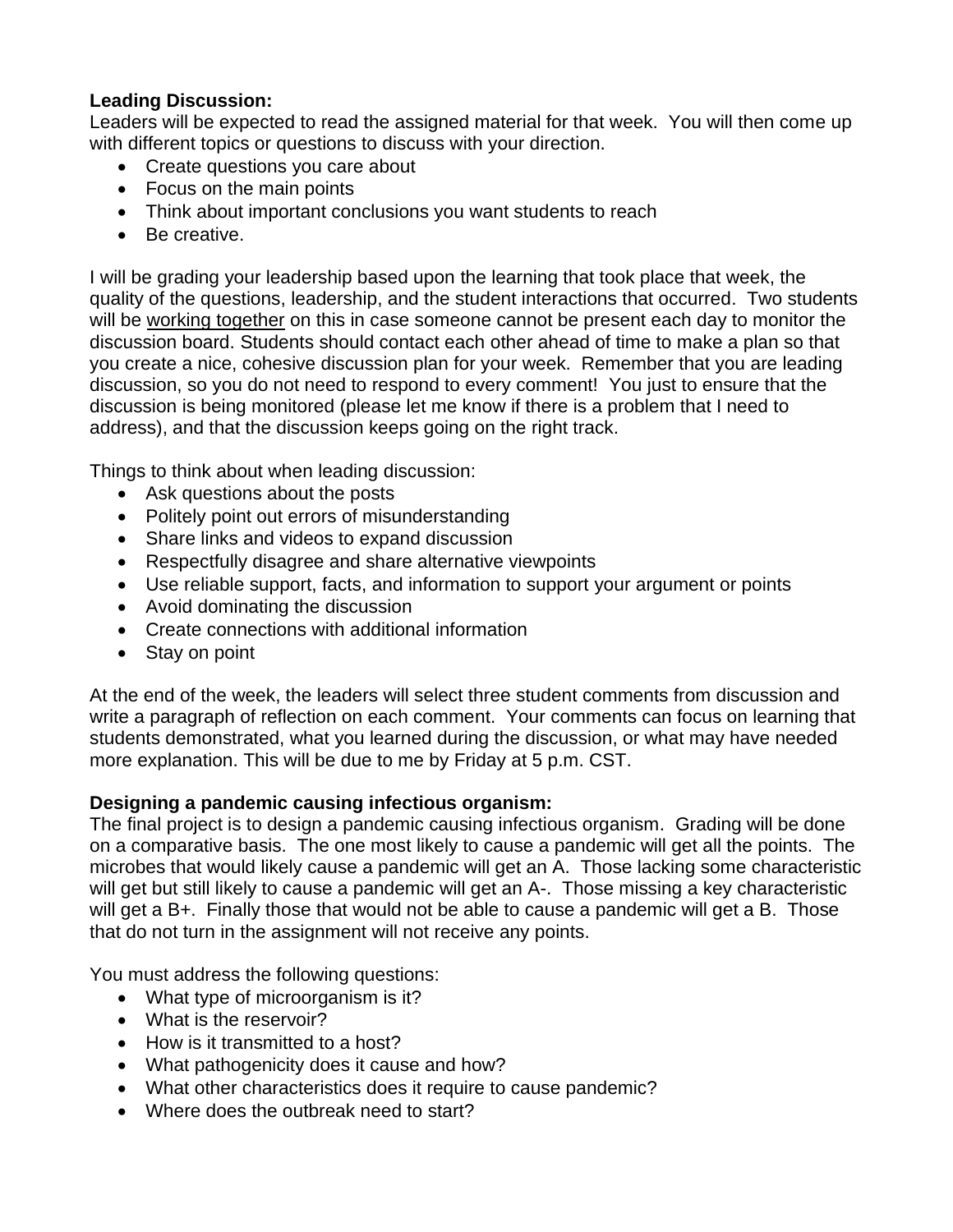- How fast will it spread?
- Will it be lethal?
- What treatment will work against it, if any?

## **Grading:**

| One Credit                                 |            |           |
|--------------------------------------------|------------|-----------|
| Discussion participation 10 wks (5 pts/wk) |            | 50pts     |
| 2 weeks of leading discussion (10 pts/wk)  |            | 20 pts    |
| 2 discussion reflections (15 pts/wk)       |            | 30 pts    |
| Pandemic causing pathogen (50 pts)         |            | 50 pts    |
|                                            | Total pts= | $150$ pts |

**Grading Scale.** Grades will be assigned using the standard grading scale for the Department of Biology, as follows: A (93-100%), A- (90-92%), B+ (88-89%), B (83-87%), B- (80-82%), C+ (78-79%), C (73-77%), C- (70-72%), D+ (68-69%), D (63-67%), D- (60-62%), and F (below 60%).

## **Accommodation**

#### **Students with Disabilities**

It is the policy of the University of Nebraska at Kearney to provide flexible and individualized reasonable accommodation to students with documented disabilities. To receive accommodation services for a disability, students must be registered with UNK Disabilities Services Coordinator, David Brandt, in the Disability Services for Students office, 175 Memorial Student Affairs Building, 308-865-8214 or by email [unkdso@unk.edu](mailto:unkdso@unk.edu)

#### **Students Who are Pregnant**

It is the policy of the University of Nebraska at Kearney to provide flexible and individualized reasonable accommodation to students who are pregnant. To receive accommodation services due to pregnancy, students must contact Cindy Ference in Student Health, 308-865- 8219. The following link provides information for students and faculty regarding pregnancy rights. [http://www.nwlc.org/resource/pregnant-and-parenting-students-rights-faqs-college](https://urldefense.proofpoint.com/v2/url?u=http-3A__www.nwlc.org_resource_pregnant-2Dand-2Dparenting-2Dstudents-2Drights-2Dfaqs-2Dcollege-2Dand-2Dgraduate-2Dstudents&d=DwMFAg&c=Cu5g146wZdoqVuKpTNsYHeFX_rg6kWhlkLF8Eft-wwo&r=BJkIhAaMtWY7PlqIhIOyVw&m=RgBL3s2VNHfvD5ReMK2q_PhwYU8dbEt1vxs1BO4WkpQ&s=MmB91XAzaW-E7UPMXPGx9tWJQbTWJYyYzM8gLjhEzQ0&e=)[and-graduate-students](https://urldefense.proofpoint.com/v2/url?u=http-3A__www.nwlc.org_resource_pregnant-2Dand-2Dparenting-2Dstudents-2Drights-2Dfaqs-2Dcollege-2Dand-2Dgraduate-2Dstudents&d=DwMFAg&c=Cu5g146wZdoqVuKpTNsYHeFX_rg6kWhlkLF8Eft-wwo&r=BJkIhAaMtWY7PlqIhIOyVw&m=RgBL3s2VNHfvD5ReMK2q_PhwYU8dbEt1vxs1BO4WkpQ&s=MmB91XAzaW-E7UPMXPGx9tWJQbTWJYyYzM8gLjhEzQ0&e=)

#### **Reporting Student Sexual Harassment, Sexual Violence or Sexual Assault**

Reporting allegations of rape, domestic violence, dating violence, sexual assault, sexual harassment, and stalking enables the University to promptly provide support to the impacted student(s), and to take appropriate action to prevent a recurrence of such sexual misconduct and protect the campus community. Confidentiality will be respected to the greatest degree possible. Any student who believes she or he may be the victim of sexual misconduct is encouraged to report to one or more of the following resources:

#### **Local Domestic Violence, Sexual Assault Advocacy Agency** 308-237-2599

#### **Campus Police (or Security)** 308-865-8911

#### **Title IX Coordinator** 308-865-8655

Retaliation against the student making the report, whether by students or University employees, will not be tolerated.